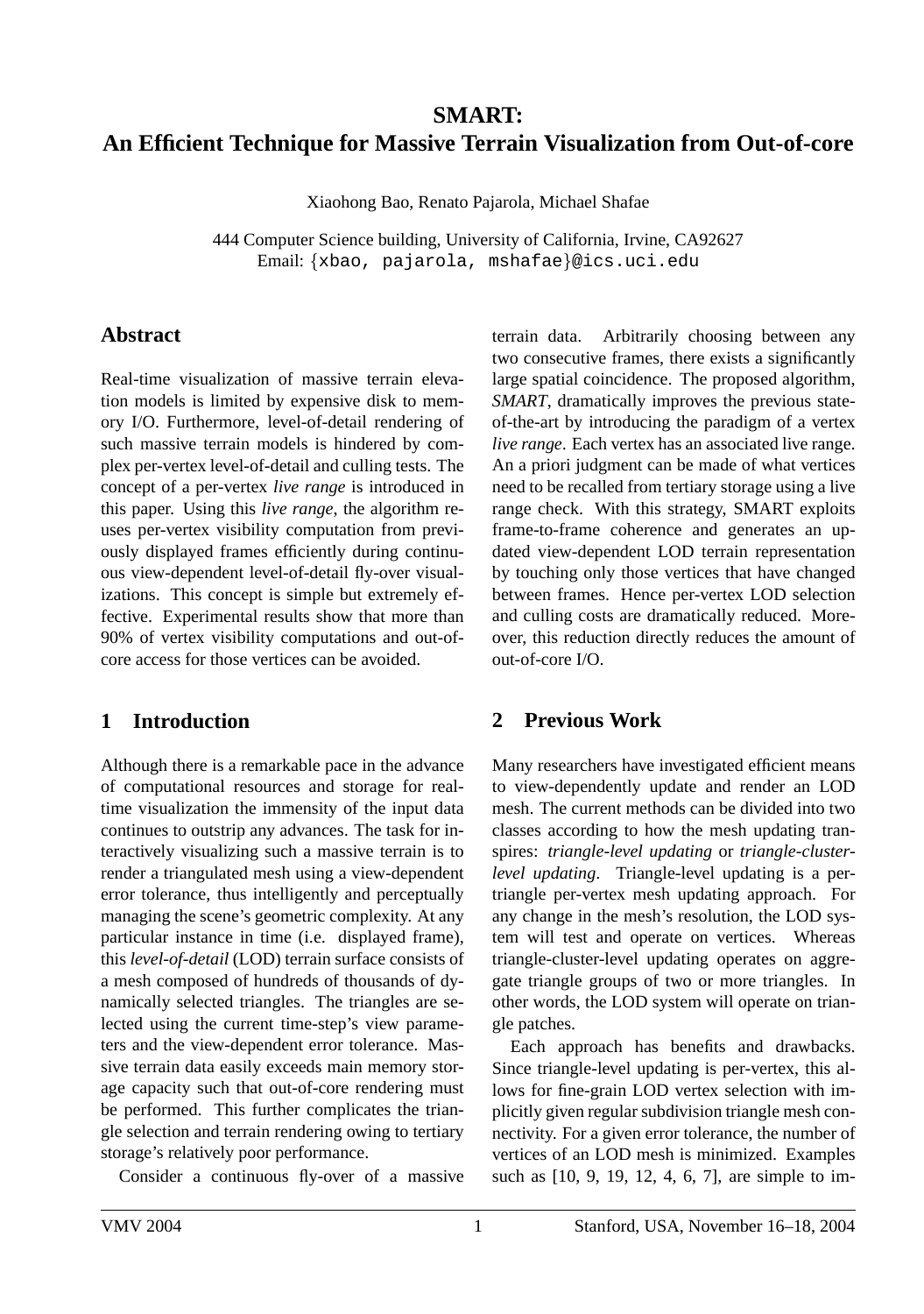plement using a general strategy of a recursive topdown traversal of the multiresolution triangulation hierarchy.

Out-of-core terrain rendering methods based on triangle-level updating have been proposed in [13, 14, 5]. [14, 5] sort grids of the terrain data with interleaved quadtree, a vertex storage position on disk is determined by its position on a quadtree representing the terrain. This data layout is efficient for bin-tree and quadtree refinement. In this paper we realized our algorithms based on SOAR, an implementation of [5]. In [13], a vertex storage position is calculated from its position in the quadtree and its object space error, efficient out-of-core LOD vertex selection is then supported.

A recursive top-down traversal of the multiresolution triangulation hierarchy means that for every visible triangle, each vertex is re-evaluated for every rendered frame. In lieu of testing a large number of vertices, triangle-cluster based approaches have been proposed as a more efficient mesh updating alternative. In these methods such as [1, 16, 15, 3, 11], a set of triangles is clustered as one aggregate triangle to reduce LOD update computations; that is processing one patch of triangles rather than a large number of individual vertices. The speedup costs increased algorithm complexity and loss of fine-grain LOD selection. Along cluster boundaries, the triangles are much more dense causing an uneven triangle distribution. Moreover, because of size limitations due to the triangle cluster granularity, many more triangles are rendered than necessary which offsets some of the gained performance, especially in the case that the graphics hardware is not very powerful. Due to coarse-grain refinement, jitters and popups of view are more serious.

A second avenue of improvement would be to reuse previously computed LOD and visibility information. A notable approach has been presented in [9] which re-uses previously computed LOD information by storing this information in two priority queues; one each for potential mesh simplification and refinement candidates. Only a limited number of high-priority mesh update candidates are accessed and re-evaluated for each frame.

Our method, SMART, does not maintain any sorting data structure, neither accesses the vertex itself, usually it is costly from out-of-core, if the vertex status is constant. SMART minimizes the pervertex LOD and view culling tests to such a large degree that it is competitive to cluster-based LOD selection, however, offering at the same time finegrain LOD vertex selection to generate smoother view with minimal number of necessary triangles.

# **3 View-dependent Terrain Triangulation**

In this section we review and summarize the preliminary techniques for multiresolution terrain triangulation that form the basis LOD data structure used in our algorithm.

# **3.1 Triangle Bin-tree**

Among the multiresolution terrain models reviewed in [8], we use the triangle bin-tree definition [9, 4, 14] here. In this context, mesh refinement is performed by recursively splitting a triangle at the midpoint of its longest edge [17] as illustrated in Figure 1. Hence this refinement rule defines a binary hierarchy on the triangles, or on the base vertices (midpoints of the longest edges) as shown in Figure 2. See [9, 4, 14] for more implementation details.



Figure 1: Recursive longest-side midpoint triangle subdivision.



Figure 2: Vertex selection in a triangle bin-tree structure of a coarse triangle  $(a,b,c)$ . All vertices of the inner (visible) nodes as well as the (next-level) extended nodes of the triangle bin-tree are tested.

# **3.2 Error Metric**

The decision if a vertex  $v$  is selected in a particular frame is based on a view-dependent error-metric  $\rho_v$ that measures the geometric distortion of the LODmesh in screen-space. For each frame, all vertices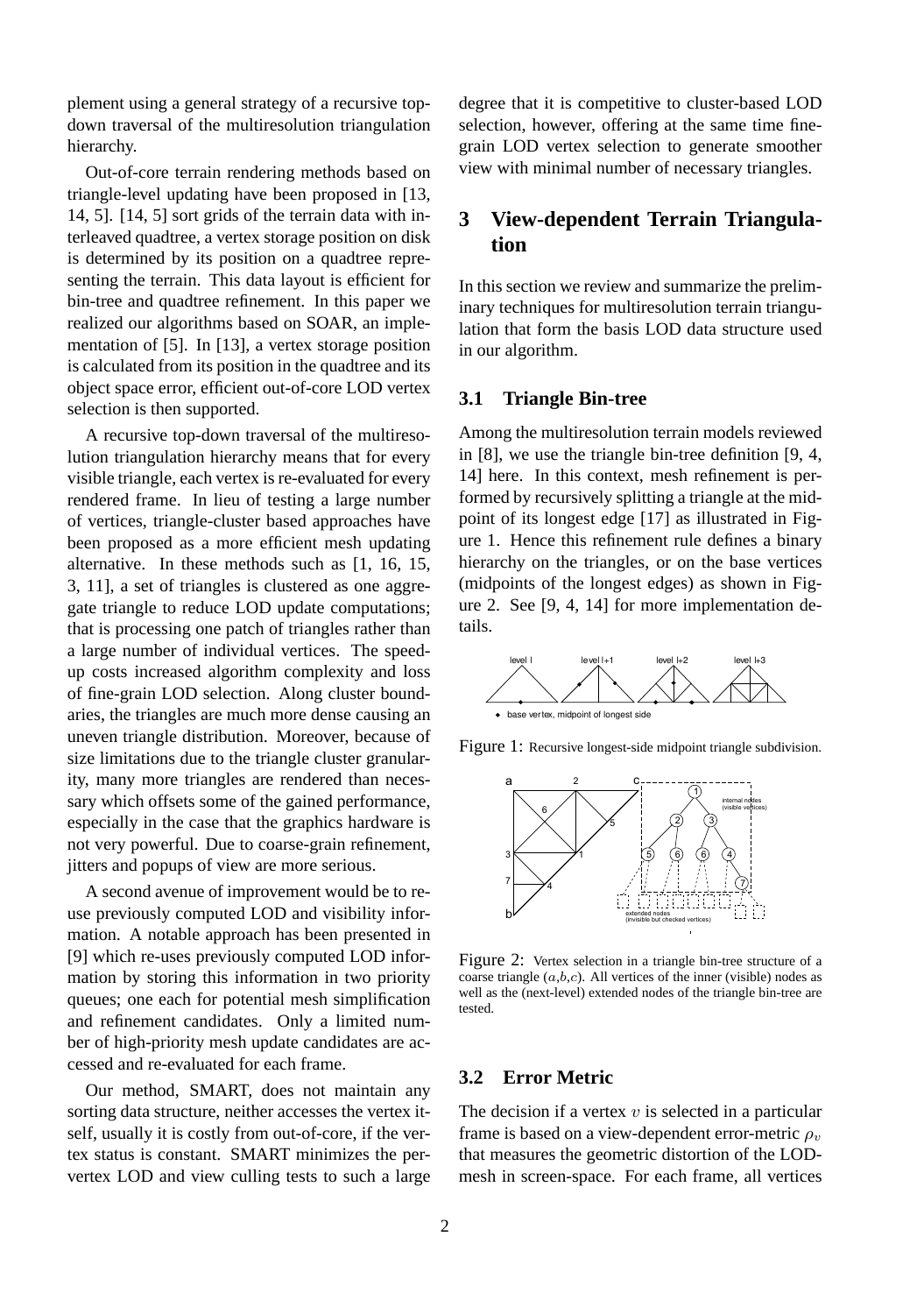with  $\rho$  larger than some user given threshold  $\tau$ , and the corresponding triangles, are selected to form the rendered LOD-mesh. As usual, we define the object-space error  $\delta_v$  of any (base) vertex v as its vertical distance to the (longest-side) edge of the triangle it refines (see also Figure 1). The basic screen-space error-metric  $\rho_v$  is then defined as

$$
\rho_v = \alpha \frac{\delta_v}{|P - v|},\tag{1}
$$

where  $P$  is the current viewpoint, and the factor  $\alpha = \frac{m}{\phi}$  is based on the number of pixels on screen along the measured field-of-view (FOV) angle  $\phi$ .

However, to allow efficient vertex selection by top-down traversal of the bin-tree, the error-metric has to be increasing monotonically in the multiresolution hierarchy. This can be achieved by an *error saturation* as introduced in [6] which can also be extended to view-dependent error-metrics as shown in [18, 14]. Hence we introduce a maximal  $\rho^{max}$ such that all vertices with  $\rho^{max} < \tau$  can safely be ignored as:

$$
\rho_v^{max} = \alpha \frac{\delta_v^{max}}{|P - v| - r_v^{max}}.
$$
 (2)

The object-space error  $\delta_v^{max}$  is the saturated geometric error as in [6]. Additionally, we must also account for the saturated nested bounding sphere radius  $r_v^{max}$  of each vertex v [18, 14] to avoid cracks in the adaptive LOD triangulation. Both  $\delta^{max}$ and  $r^{max}$  are easily computed in a pre-process by propagating the appropriate values bottom-up in the triangle bin-tree multiresolution hierarchy (Section 3.1), leaving each vertex' object-space error and radius equal to or greater than that of all its descendants<sup>1</sup> (see also [18, 14, 6]).

From here on we assume that the values  $\delta_v$ ,  $r_v$ and  $\rho_v$  of a vertex v are the maximal saturated values as described above. Therefore, given a user specified screen-space error threshold  $\tau$ , the viewdependent LOD-mesh for a particular viewpoint P consists of all vertices with  $\rho > \tau$ , or from Equation 2 with

$$
|P - v| < \frac{\alpha}{\tau} \delta_v + r_v. \tag{3}
$$

### **3.3 Refinement Cost**

As illustrated in Figure 2, assuming there are  $I$  internal nodes corresponding to the set of selected vertices, then a complete refinement adds  $E = I+1$ nodes or vertices (one-level binary tree extension). On the other hand, refining every of the  $T$  triangles of the current LOD means adding  $E = T$  nodes. Therefore, the total number of nodes visited in a recursive top-down traversal is then:

$$
N = E + I = 2T - 1.
$$
 (4)

Equation 4 and the fact that  $T$  is about twice the number of vertices in a triangle mesh clearly show that per-vertex tests are performed in an abundant way. In particular, even if no triangle is subdivided, nevertheless  $E = T$  tests are performed. This testing performed for each rendered frame amounts to a significant time and possibly I/O cost.

# **4 LOD Mesh Updates**

In this section we describe our new algorithm for optimized view-dependent LOD-mesh updates. Our goal is to avoid the repetitive cost and only perform LOD and view culling computation for the few vertices that are indeed candidates for updating the LOD-mesh for a given viewpoint.

Ideally, when we check a vertex's status, we want to know not only its status at the current moment. We would also like to know when its current status will possibly change, no matter how the viewdependent parameters will vary. This time period is called the *live range* of a vertex. To compute a vertex's live range, we define for each vertex a *safe-distance*. No matter how the view point moves, a vertex status keeps constant if the view point is within its safe distance. Only if the viewpoint invalidates the safe-distance to a vertex does its visibility status possibly change.

In the following we first introduce a vertex  $\tau$ safe-distance and culling-safe-distance. Then explain a vertex's live range and how to use it to replace costly floating point LOD and view culling computation.

#### **4.1** τ **-Sphere**

Let's consider vertex LOD selection only in this section. With respect to Equation 3 let us first define

<sup>1</sup>Of which there are four, as a refinement edge is shared by two triangles and there are two descendants in each triangle, see Figure 2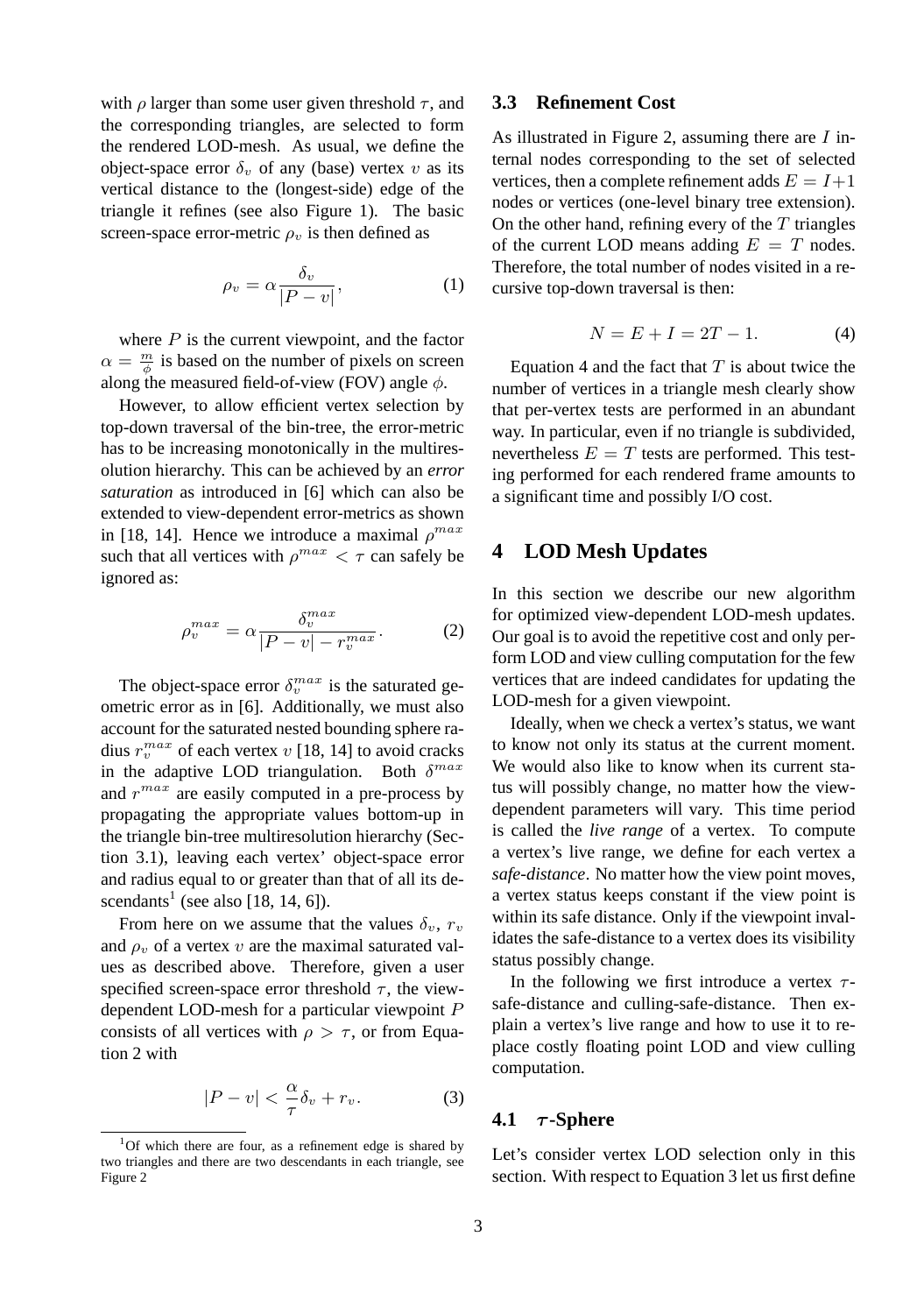the  $\tau$ -*sphere* of radius  $r_v^{\tau}$  around a vertex v.

$$
r_v^{\tau} = \frac{\alpha}{\tau} \delta_v + r_v.
$$
 (5)

A vertex  $v$  is only selected for any viewpoint P within its  $\tau$ -sphere; where Equation 3 is satisfied. Therefore, regardless of how the viewpoint  $P$  moves, the vertex  $v$  remains rendered as long as P stays within the  $\tau$ -sphere of v, see also Figure 3. Similarly, a vertex is always not selected as long as the view point stays outside of its  $\tau$ -sphere. Therefore, when a vertex status is known, it will not change until the viewpoint crosses its  $\tau$ -sphere.

The  $\tau$ -sphere radius  $r_v^{\tau}$  of a vertex  $v$ (Equation 5) is determined by the user given screen-space error tolerance  $\tau$ , and the saturated geometric error  $\delta_v$  and nested bounding sphere radius  $r_v$ . As  $\tau$  changes infrequently during a visualization, it leaves  $r_v^{\tau}$  of vertex v constant most of the time.

Let us examine a vertex  $v$ 's LOD status at time t for viewpoint  $P_t$  and how its LOD status changes for subsequent viewpoints  $P_{t+\delta t}$ . For this we introduce the vertex v's  $\tau$ -safe-distance  $d_v^{\tau}(t)$  that defines if a vertex v is selected  $(d_v^{\tau}(t) \geq 0)$  or not  $(d^{\tau}_{v}(t) < 0)$  as:

$$
d_v^{\tau}(t) = r_v^{\tau} - |P_t - v| \tag{6}
$$

As illustrated in Figure 3, for a selected vertex  $v$  and viewpoint  $P_t$  with safe-distance  $d_v^{\tau}(t) > 0$ , a new viewpoint  $P_{t+1}$  with  $d_1 = |P_{t+1} - P_t|$  does not alter the status of v as long as  $d_v^{\tau}(t) - d_1$  is positive because

$$
d_v^{\tau}(t+1) = r_v^{\tau} - |P_{t+1} - v|
$$
  
\n
$$
\geq r_v^{\tau} - |P_t - v| - |P_{t+1} - P_t|
$$
  
\n
$$
= d_v^{\tau}(t) - |P_{t+1} - P_t|.
$$
 (7)

The  $\tau$ -safe-distance  $d_v^{\tau}(t)$  measures the degree of freedom of unconstrained movements the viewpoint P can enjoy before the LOD status of a vertex  $v$  is potentially affected. The  $\tau$ -safe-distance  $d_v^{\tau}(t)$  is initialized when a vertex visibility is computed at the first time and is then estimated at  $\bar{d}_{v}^{\tau}(t + \delta t) =$ the first time<br> $d_v^{\tau}(t) - \sum_{i=1}^{\delta t}$  $\int_{i=1}^{ot} d_i$  with  $d_i = |P_{t+i} - P_{t+i-1}|$ . Only when the sign of  $\bar{d}_{v}^{\tau}(t)$  changes, the actual  $d_{v}^{\tau}(t)$ is re-evaluated. This conservative check guarantees that all high risk vertices are being found.



Figure 3: The concept of  $\tau$ -sphere of a vertex v and its  $\tau$ safe-distance  $d_v^{\tau}(t)$ , given the view point moves from  $P_t$ , through  $P_{t+1}$ , to  $p_{t+2}$ . At  $P_{t+1}$ ,  $d_v^{\tau}(t) - d_1 \ge 0$ , vertex v remains visible. But at  $P_{t+2}$ ,  $d_v^{\tau}(t) - d_1 - d_2 < 0$  causes re-evaluation of the  $\tau$ -safe-distance  $d_v^{\tau}$  at time  $t + 2$ .

#### **4.2 View Culling**

The number of processed vertices is greatly reduced by view-frustum culling. This culling-visibility test is done simultaneously with the vertex LODvisibility evaluation, and can be performed efficiently due to the nested bounding sphere hierarchy included in the triangle bin-tree structure (see also Section 3.2).

Essentially, view-frustum culling consists of verifying the distance of  $v$  and its bounding sphere to the bounding planes of the view frustum pyramid. Given the signed distance  $d_v^i$ , which is positive when the vertex is outside of the view volume, of vertex  $v$  to the current view frustum planes  $i$  at time  $t$  (see also Figure 4), we define the vertex  $v$ 's *culling-safe-distance*  $d_v^c(t)$  that defines if a vertex's bounding sphere is overlapping or within the view frustum  $(d_v^c(t) \ge 0)$  or not  $(d_v^c(t) < 0)$  as:

$$
d_v^c(t) = \min_i(r_v - d_v^i)
$$
 (8)

Similar to the definition of the  $\tau$ -safe-distance  $d_{\nu}^{\tau}$ ,  $d_v^c$  defines a conservative safe distance the view point can move before the culling status of vertex  $v$ is re-evaluated. Vertex culling-safe-distance is similarly computed along the nested bounding sphere hierarchy. For instance, if the bounding sphere of a vertex is in the view frustum, we set the cullingsafe-distance of each of its descendants equal to its  $r_v$  without performing any further accurate computation.

# **4.3 User Movement**

We classify the patterns of user navigation into two categories: translation and rotation. Any arbitrary motion can be deemed as a combination of those two. As illustrated in Figure 5, translation maintains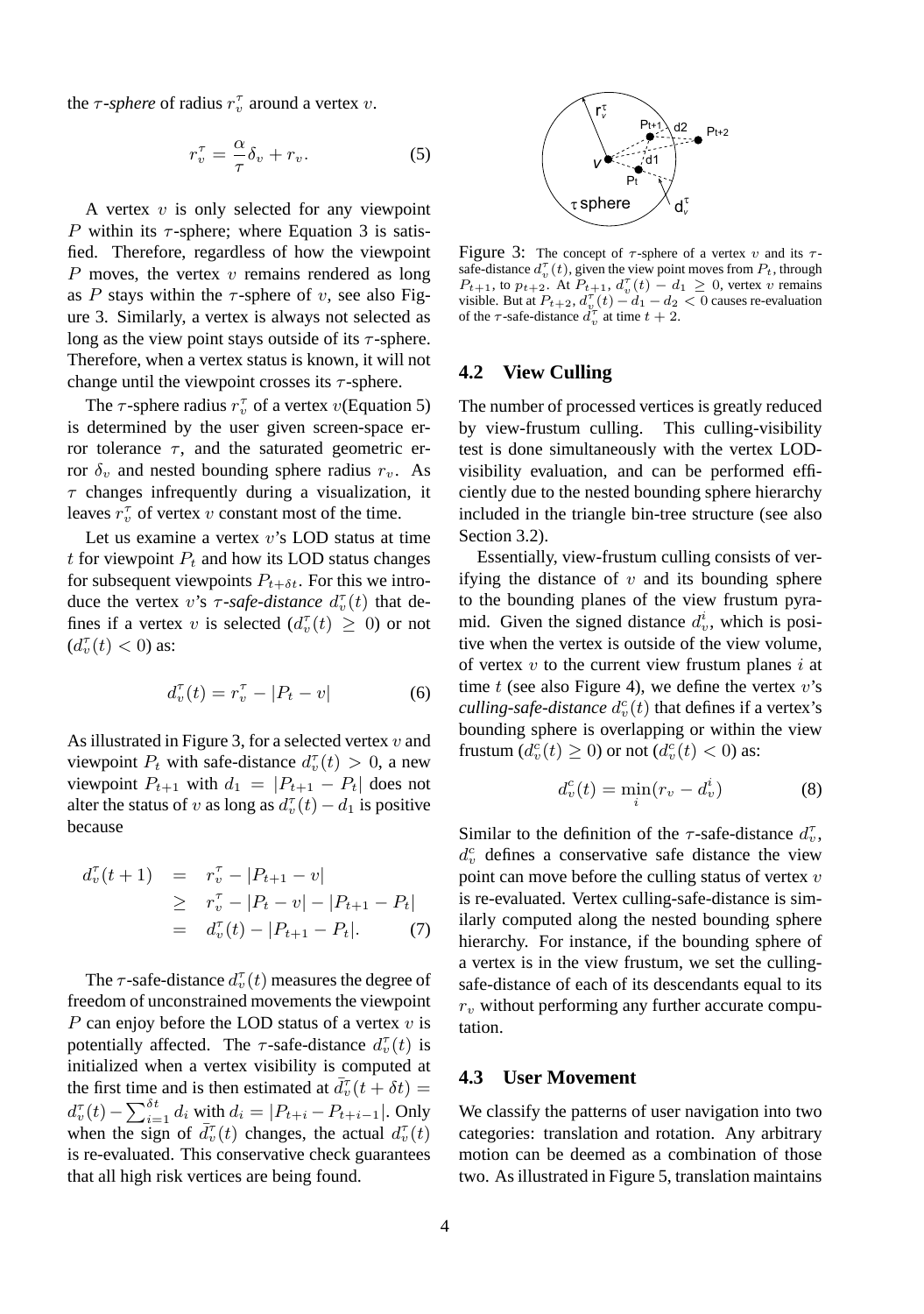

Figure 4: The concept of a vertex' bounding sphere and its culling-safe-distance  $d_v^c(t) = \min_i (r_v - d_v^i)$ . The view frustum plane  $P^i$  can move by  $d_v^c(t)$  without changing vertex v's culling status.

a constant viewing direction while rotation keeps the viewpoint fixed.

For translation, a vertex'  $\tau$ -safe-distance  $d_v^{\tau}$  is bounded by Equation 7. Similarly, we bound the culling-safe-distance  $d_v^c$  using the following property:

$$
|d_v^c(t+1)| \ge |d_v^c(t)| - d^{i'} \ge |d_v^c(t)| - |P_{t+1} - P_t|
$$
\n(9)

where  $d^{i'}$  is the maximal distance between the same bounding plane  $i$  of the view frustum for two different viewpoints  $P_t$  and  $P_{t+1}$ .

For rotation the coordinates of the viewpoint remain constant and hence the  $\tau$ -safe-distance  $d_v^{\tau}$  will not change for any vertex  $v$ . However, the cullingsafe-distance  $d_v^c$  changes whenever the bounding planes of the view frustum rotate. Unfortunately this rotational change cannot be measured as uniformly as in Equation 9 for translation. Hence we have to re-compute the culling-safe-distance  $d_v^c$  in that case. However, we notice that because  $d_v^{\tau}$  stays constant we only need to update  $d_v^c$  for vertices v with current  $d_v^{\tau} \geq 0$ .

We can define any user navigation with a linear combination of the above translation and rotation. In the case involving rotation,  $d_v^{\tau}$  is checked and updated as that in translation, while  $d_v^c$  is forced to re-evaluate for a vertex if it is LOD-visible and its bounding sphere is not completely within the view volume. In practice, the number of these vertices is relatively small.

# **4.4 Dynamic Vertex Selection**

For a translation, the safe-distances  $d_v^{\tau}$  and  $d_v^c$  of a vertex  $v$  are both updated by the difference between consecutive viewpoints, according to the formula 7 and 9. If a vertex v is selected, both its  $d_v^{\tau}$  and  $d_v^c$ 



Figure 5: The two different categories of user navigation. Any arbitrary movement is a combination of translation and rotation.

not negative. To be simple and uniform, combining the  $\tau$ -safe-distance and culling-safe- distance we define the overall safe-distance of vertex  $v$  at moment  $t$  as

$$
d_v(t) = \min\left(|d_v^{\tau}(t)|, |d_v^c(t)|\right). \tag{10}
$$

To avoid updating safe-distance for each vertex at every moment, we then define the *live-range* of a vertex  $v$  as

$$
L_v = f_t + \frac{d_v(t)}{S_{min}},\tag{11}
$$

where  $f_t$  is the frame number at time t, and  $S_{min}$ is the minimal speed the view point moves (per frame). Assume the positions of the viewpoint at time  $t - 1$  and  $t$  are  $P_{t-1}$  and  $P_t$  respectively, then  $f_t$  is updated as follows:

$$
f_t = f_{t-1} + \lfloor \frac{|P_t - P_{t-1}|}{S_{min}} \rfloor.
$$
 (12)

The live range  $L_v$  of v defines the period that  $v$ 's visibility status is constant.  $L_v$  is updated only when v's status is updated.  $f_t$  is calculated once for each frame.  $v$ 's visibility status will not change at the moment t if  $f_t < L_v$ ; otherwise  $L_v$  needs to be re-evaluated. Here  $L_v$  and  $f_t$  are both integers.

Even though we define a  $S_{min}$ , the low bound of speed here, the user's navigation speed can be less than  $S_{min}$  without violating the algorithm correctness. In that case the less the actual speed is than  $S_{min}$ , the more conservative the vertex  $L_v$  test will be.

and its Figure 5: The two arbitrary movement is  $v^r$  are view that  $v^r$  are define the contract  $v^r$  and the  $d_v(t)$  or  $\frac{d_v^r}{dt_v^r}$  is  $d_v(t)$  To avoid updd at every moment  $t$  as  $d_v(t)$  To avoid updd at every moment Similarly we apply the concepts of  $f_t$  and vertex live range to rotation. The slight difference is that we use one bit to keep the sign of  $d_v^{\tau}$  for a vertex  $v$ . If  $v$ 's bounding sphere overlaps with the current view volume and  $d_v^{\tau}$  is not negative,  $d_v^c$  is re-evaluated and  $L<sub>v</sub>$  is updated if necessary. If the user motion is a combination of translation and rotation, we first check whether  $f_t < L_v$  for a vertex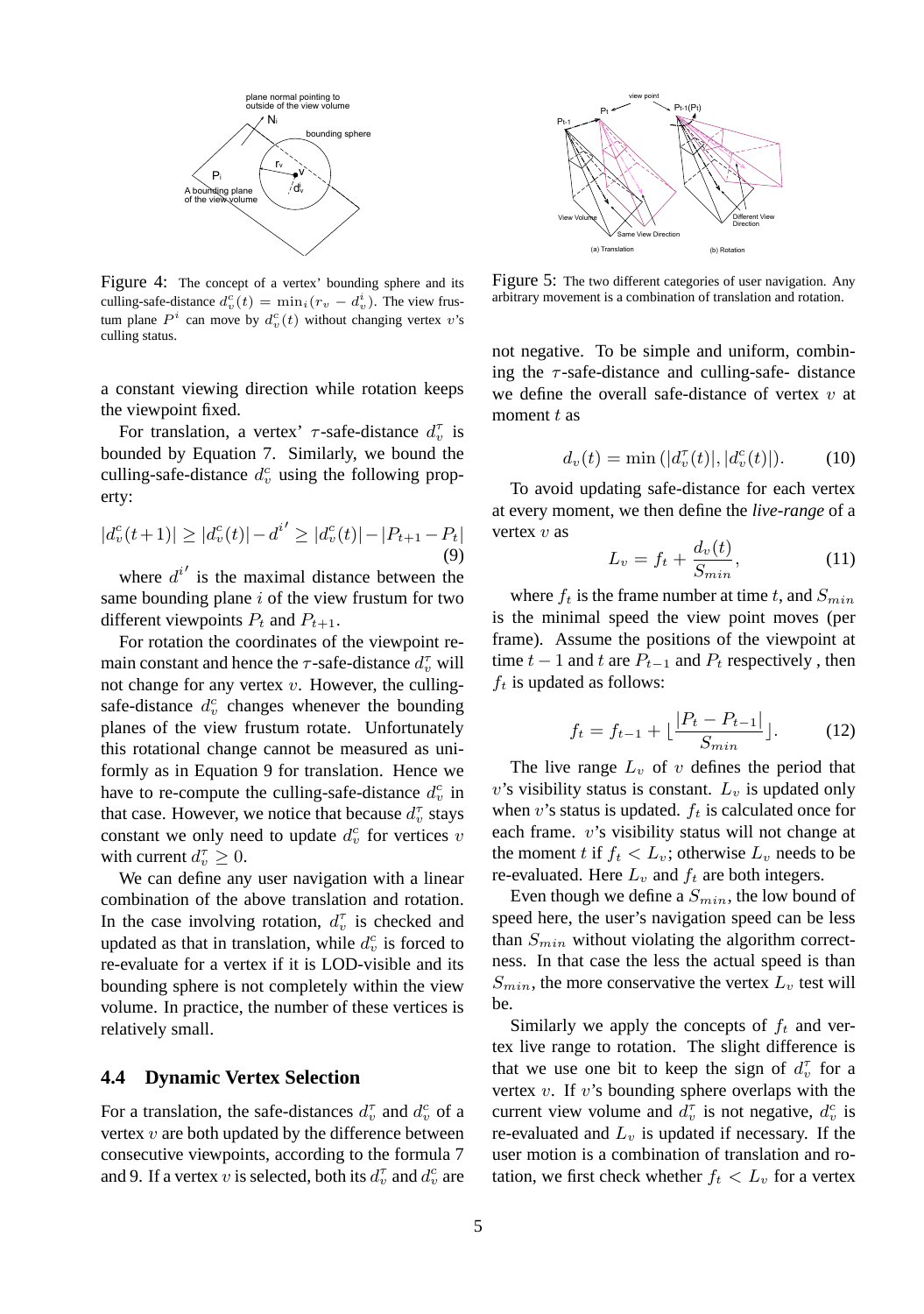v. If it holds and the sign of  $d_v^{\tau}$  is not negative,  $d_v^c$  is re-calculated and  $L_v$  is then possibly updated when  $v$  is not completely within the view volume. Otherwise if  $f_t \geq L_v$ , the vertex visibility status is re-computed and  $L<sub>v</sub>$  is updated as in the case of translation.

The basic vertex LOD and culling status checking algorithms are summarized in Figure 6. We check each vertex in a depth-first traversal of the triangle bin-tree hierarchy. Given the return vertex status with respect to both LOD and culling, the traversal recursively subdivides triangles if necessary and generates the triangle-strip rendering primitive along the way as described in [14].

|                                                 | VerexScan-rotation $(v)$ |                                                  |
|-------------------------------------------------|--------------------------|--------------------------------------------------|
|                                                 | 1                        | if $(f_t \leq L_v)$                              |
|                                                 | 2                        | if $(d_n^{\tau} \geq 0 \&\&$                     |
| $\textbf{VerexScan-translation}(v)$             |                          | $v$ 's bounding                                  |
|                                                 |                          | sphere intersects                                |
| if $(f_t \leq L_v)$<br>1                        |                          | the view volume)                                 |
| 2<br>//do nothing.                              | 3                        | compute $d_i^c$ ;                                |
| 3<br>else                                       | 4                        | update                                           |
| compute $d_{\eta}^{\tau}$ , $d_{\eta}^c$ ;<br>4 |                          | v <sub>status</sub>                              |
| 5<br>update $v. status;$                        | 5                        | update $L_v$ ;                                   |
| update $L_n$ ;<br>6                             | 6                        | else                                             |
| 7<br>return $v. status;$                        | 7                        | compute $d_{\omega}^{\tau}$ , $d_{\omega}^{c}$ ; |
|                                                 | 8                        | update $v. status$ ;                             |
|                                                 | 9                        | update $L_n$ ;                                   |
|                                                 | 10                       | return v.status;                                 |
|                                                 |                          |                                                  |

Figure 6: Pseudo-code for vertex selection.

#### **4.5 Memory Management**

With each vertex we store only its live range value and two bits for its visibility status and the sign of its  $\tau$ -safe-distance respectively, 4 bytes in total. Similar to the technique in SOAR, the information of each vertex coordinates and other pre-computed values is loaded from out-of-core every time when needed. The vertices are organized in the binary refinement tree. This binary tree is then mapped to a fixed-length 1D array space in the main memory, shown in Figure 7, this array is called the bintree array. The vertices (or tree nodes) are ordered with the sequence they are exploited so that good data locality is reserved. The process of LOD mesh computation is a depth-traversal of this dynamically changed binary tree. At each moment newly split vertices are inserted into the end of the array sequentially.

When the 1D array is full at moment  $t$ , we create a new array of the same size. All vertices necessary for the moment  $t$  are copied from the old array and inserted to the new one sequentially. The old array is then destroyed. This strategy keeps the memory management simple and efficient because we need not to maintain a complex and expensive scheme to keep track of the usage of each slot in the array and to do garbage collection.

As we know, when the user navigation is continuous and smooth, relatively very few vertices are changed between two consecutive frames. With the array storing the binary refinement tree, we allocate a similar array called vertex array, to store the coordinate and the normal information for the checked vertices. We cache this vertex array to the graphics card memory. For each frame, therefore, only indices of the vertices in the triangle strip are passed to the graphics card. The vertex array is updated and handled exactly the same as the bin-tree array.





# **5 Experimental Results**

In this section we present the results of our algorithm and compare them with  $SOAR<sup>2</sup>$  with expensive morphing turned off. The computer we used is a DELL Dimension 8200 with P4 2.8GHz CPU, 512MB RAM , Windows XP system and nVIDIA GeForce FX5900 graphics card. In the experiments we have tested three techniques: SOAR, our algorithm (SMART) without vertex cache and our algorithm with vertex cache (SMART + Cache). With vertex cache, we store a copy of tested vertices in the memory of graphics card. The data set we used is over the Puget Sound area in Washington, made up of  $8193 \times 8193$  elevation grid with 20 meters

<sup>&</sup>lt;sup>2</sup>The source code of SOAR and the data set used in this paper are offered by Peter Lindstrom and Valerio Pascucci at http://www.cc.gatech.edu/gvu/people/peter.lindstrom.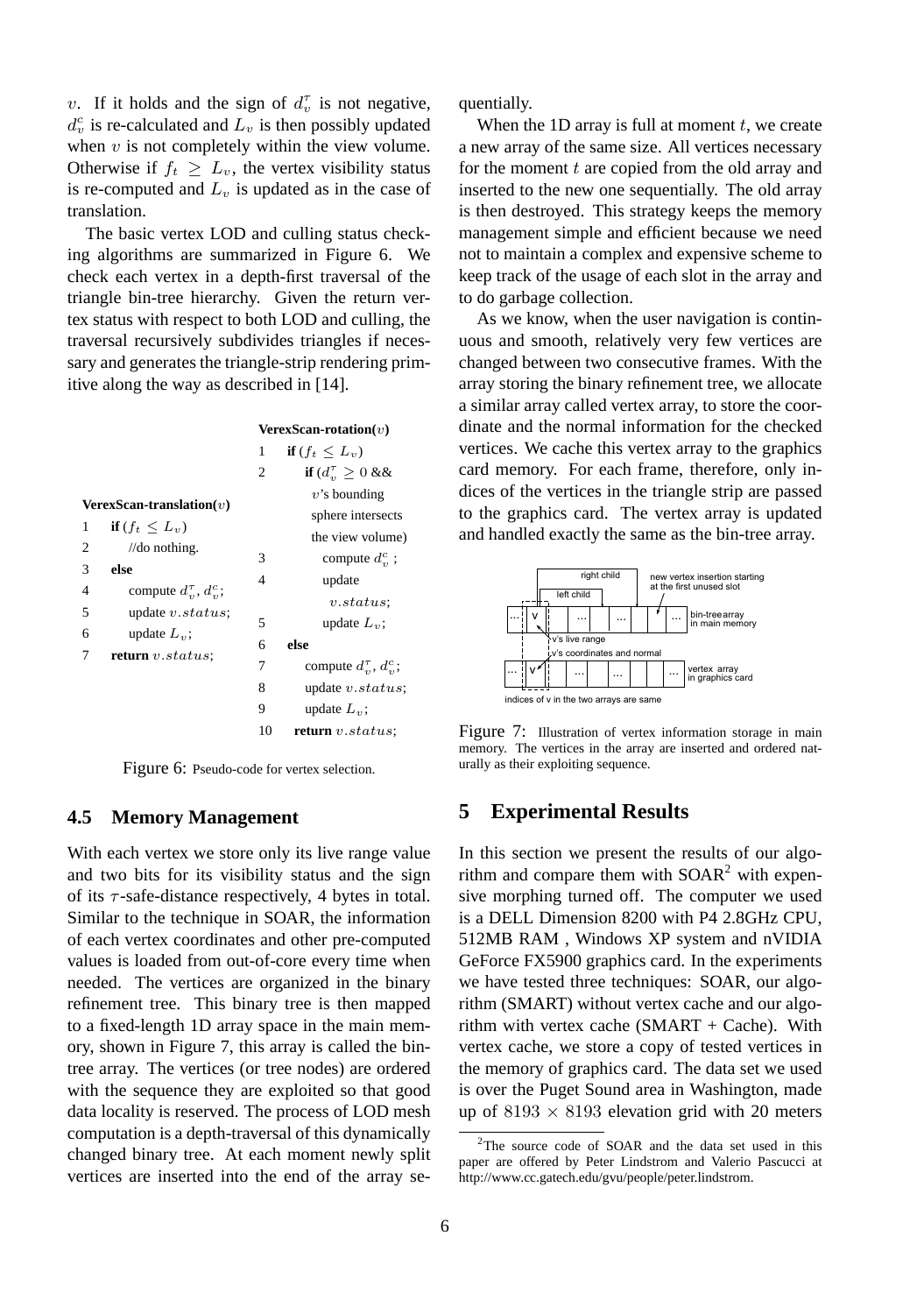horizontal and 0.1 meter vertical resolution. The data file on disk is organized with the technique of interleaved quadtree indexing used in SOAR, occupying 2GB disk space. The window size in all test cases are  $800 \times 600$  pixels. The fly-over routes of all cases are identical.

Figure 8 demonstrates the effectiveness of our algorithm. When the screen error tolerance is one pixel, compared to SOAR, SMART performs less than 10% vertex visibility computation for most frames. This ratio is slightly beyond 20% in the worst case. This number shows that during the mesh computation, not only the 90% expensive visibility computations are avoided, but possible outof-core vertex accessing for these vertices are also avoided. This lead to great improvement of the final rendering performance. The speedup over SOAR



Figure 8: Compared to the technique in SOAR, the ratio of necessary vertex accesses and visibility computations with SMART along the flying route when the screen space error tolerance is 1 pixel and frame-to-frame incoherence is 0.61%.

for overall performance and pure mesh computation are displayed in Figure 9 for different screen space error tolerances, assuming the speed of SOAR is 1 respectively. Our algorithm can achieve more than 12 overall speedup when the screen space error tolerance is 1 pixel. The reason that higher speedup gained for more complex view is that costly visibility computation and out-of-core access for more vertices are avoided. SMART+Cache technique has higher speedup than SMART due to vertex caching and hardware-supported fast vertex array rendering. The process of pure mesh computation is the whole visualization process except OpenGL calls, which includes vertex visibility status computation



Figure 9: Overall and pure mesh computation speedups for different screen space error tolerance, comparing to SOAR, with frame-to-frame incoherence 0.61%..

and final triangle strip construction. It is noticeable that the speedup with SMART technique is also very high. Similar to the technique in SOAR, there isn't any vertex pre-computed information cached in main memory with SMART. This big speedup is purely because of the reducing of vertex visibility status computations and out-of-core vertex accesses with the technique SMART. Figure 10



Figure 10: Overall and pure mesh computation speedup with SMART+Cache for different frame-to-frame incoherence when the screen space error tolerance is 2 pixels.

presents SMART+cache speedup over SOAR with different frame-to-frame incoherence. The average frame-to-frame incoherence is measured by the average percentage of changed triangles between consecutive frames. When the incoherence is 5.29%, in which the view point moves at around 20 km per